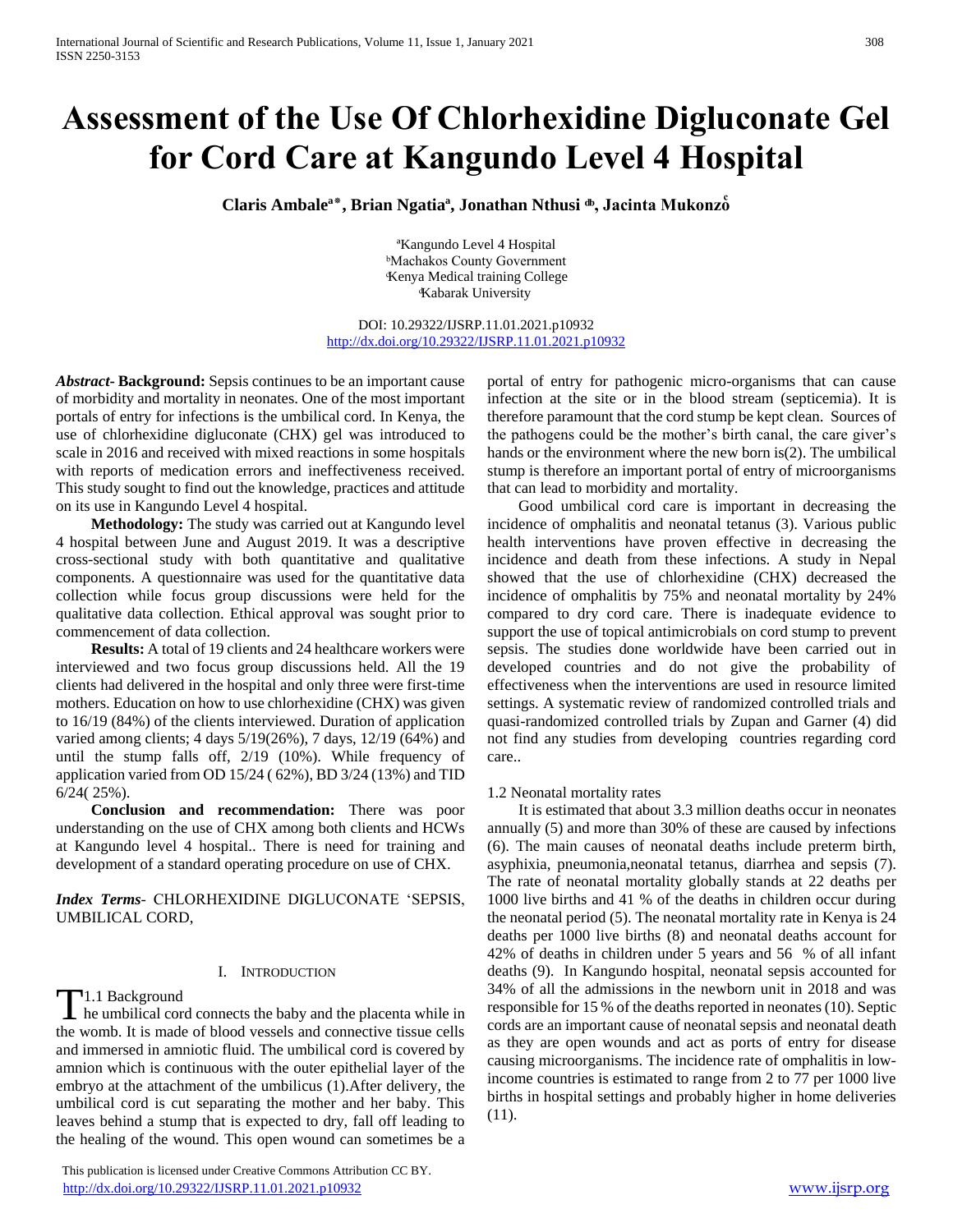## 1.3 Cord care practices

 When cord care is inadequate, infections can occur locally at the cord stump (omphalitis) or in the blood stream. The umbilicus provides direct access to the blood stream and is fertile ground for bacterial growth (12). Infections of the cord are preventable in most cases and the best practices should be employed to prevent neonatal morbidity and mortality. Many practices have been used to ensure that the cord remains aseptic and free of infections. However, it has not been concluded which practice is superior to others in most cases (4). Most commonly used methods include use of antiseptics such as alcohol, iodine, silver sulphadiazine, chlorhexidine and dyes. Use of antibiotics such as tetracycline, bacitracin, neomycin and nitrofurazone has been advocated for in some countries. Other studies have shown that natural drying of the cord is more effective than use of alcohol (13)and had a shorter cord separation period. A study done in France showed that dry cord care was non-inferior to use of antiseptics and should be used instead of antiseptics which were unnecessary, expensive and constraining in high income countries(14). The world health organization recommends the use of topical antiseptics (chlorhexidine) where hygienic conditions are poor and or infection rates are high(15).

 A systematic review of studies on umbilical cord care practices conducted in 1999 found no significant difference in the effectiveness of different methods (3). However, some products such as chlorhexidine showed increased separation time with reduced bacterial colonization but there was no change in infection rates. A randomized controlled trial comparing the use of sterile water and sterile alcohol and found no difference in bacterial colonization of the umbilical cord (16). In a randomized control trial done in India in 2011, CHX was found to be superior to dry cord care by significantly reducing the amount of blood-culture confirmed sepsis and having a shorter separation time (17). A recent systematic review showed that use of CHX was beneficial in reducing neonatal morbidity and mortality in infants born at home but there was no evidence of the benefit of CHX over dry cord care for infants born in hospitals (18). It recommended the use of CHX for all births in Kenya to ensure an all-inclusive policy in the country.

# 1.4 Kenyan guidelines

 Until 2015, the Kenyan guidelines recommended dry cord care but there were varying practices across the country ranging from use of alcohol, methylated spirit and povidone iodine for cord care(8). To standardize practices, a systematic review was conducted to evaluate available evidence on the best cord care practices whose results informed the development of the current guidelines on cord care that were released in 2016. The current Kenyan guidelines for care of the newborn direct that CHX should be used to prevent umbilical cord sepsis(9). A pilot study was conducted in one county after which scale-up to the whole country was implemented. Prior to scaling up of use of CHX for cord care in Kenya, a study was carried out in the pilot county to determine the perceptions of the health care workers (HCWs). The study found out that CHX was acceptable to both the HCWs and the community but recommended that prior to scale up, community sensitization, staff training ,dissemination of guidelines and protocols be done.(19)

 In the recent past, guidance on handling of the umbilical cord has been changing hence requiring continuous training of the workforce on the best practices. Many developing countries have had challenges adjusting to this with reports of non-standard practices such use of antibiotics, antiseptics and even dry cord care. This could be attributed to insufficient training of the health care work force.

#### 1.5 Problem Statement

 There have been increased reports of medication errors in the use of chlorhexidine for cord care and reports of its ineffectiveness in the Country received by the Pharmacy and Poisons Board (PPB) (20). Similarly, Kangundo Hospital have also received such reports. The investigation by the pharmacy and poisons board did not address the reservations that some healthcare workers have on the effectiveness of CHX. This lack of confidence in the product and personal beliefs of Health care workers has contributed to nonuse or poor use by clients. Lack of training upon scale up of CHX use has contributed to the knowledge gap.The survey done by PPB did not include Kangundo hospital in the sites that were assessed. Faced with a rise in the number of complaints and non-standard care of the umbilical cord at the hospital, there is need to document the complaints and assess the level of knowledge of health care workers on the use of chlorhexidine and be able to address the gap.

## 1.6 Research questions

- 1. What is the level of knowledge on the use of Chlorhexidine for cord care among HCWs and clients at Kangundo?
- 2. What are the perceptions of HCWsregarding the effectiveness of chlorhexidine vs methylated spirit in preventing neonatal sepsis and time to separation of the cord?

# 1.7 Objectives

 The main objective of the study was to determine the level of knowledge and practice in use of chlorhexidine digluconate for cord care .

Specific objectives

- 1. To determine the knowledge on use of chlorhexidine for cord care among healthcare workers and clients
- 2. To evaluate the current practice in use of chlorhexidine among healthcare workers and clients and how it could affect the effectiveness of chlorhexidine
- 3. To determine the attitudes towards use of chlorhexidine among health care workers
- 4. To assess the comparative effectiveness between chlorhexidine and methylated spirit from the perspectives of healthcare workers and clients

#### II. METHODOLOGY

# 2.1 Study design and study site

 The study was conducted in Kangundo level 4 hospital, in Machakos county which is a secondary health facility offering both basic and specialized health care services. The study was a descriptive cross-sectional study with both qualitative and quantitative components. The quantitative section involved data collection using a pre-developed questionnaire while the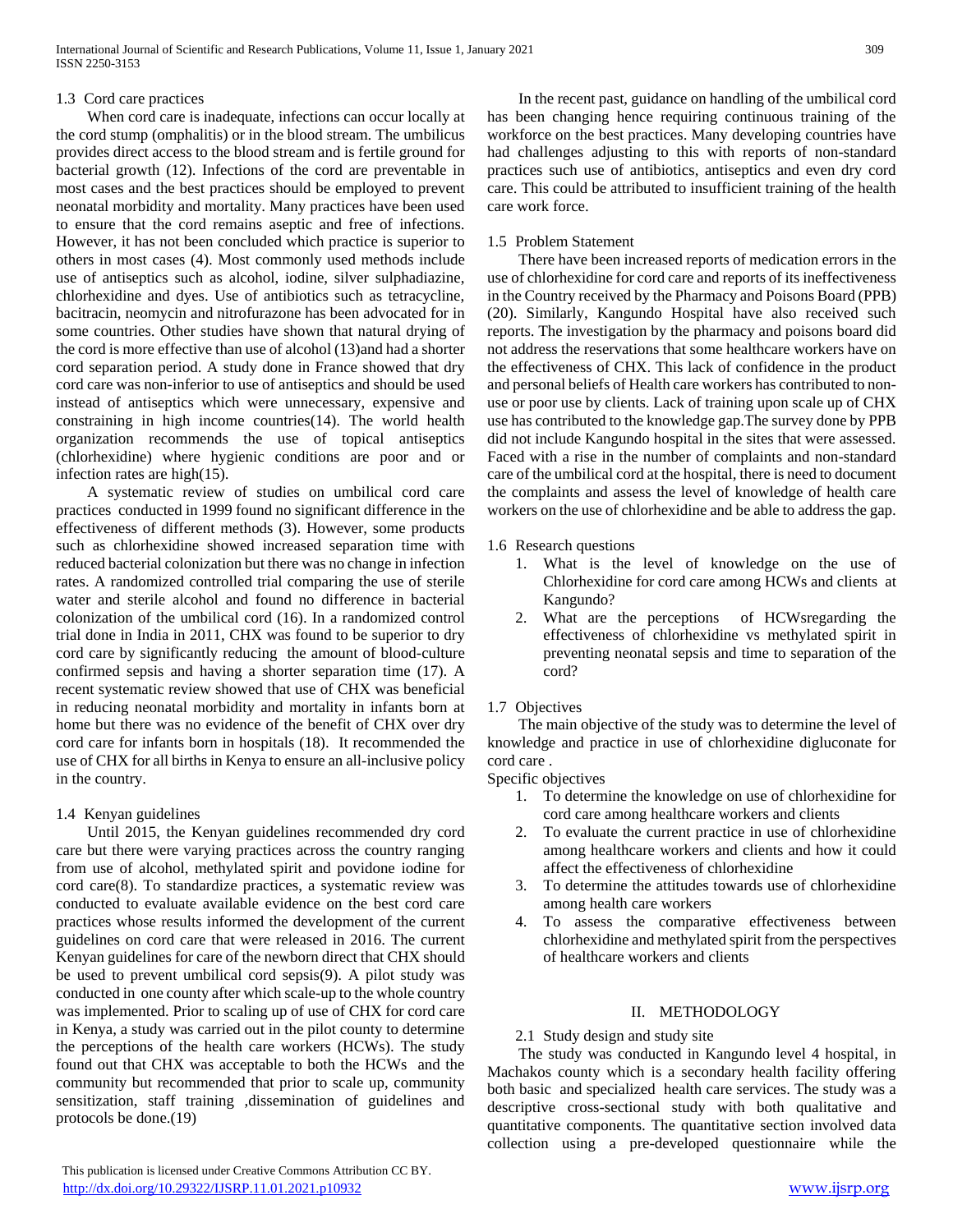qualitative section involved collection of views of health care workers through a focused group discussion (FGD) The study was conducted in the months of July and August 2019. The target population were healthcare workers working in maternity, postnatal ward, newborn unit (NBU) and maternal and child health unit (MCH).It also targeted clients who were in postnatal ward or mothers to neonates visiting the MCH. Census was used as the sampling technique to determine the number of healthcare workers and clients to be interviewed. All nurses working in the departments mentioned above were included in the study. All clients in the postnatal ward on the day of data collection were included in the study. All clients visiting the MCH department with neonates were included in the study. The focused group discussion had two representatives from each department. This sample was sufficient based on the number of staff assigned to work in each unit and the average number of clients visiting the facility on a given day.

#### 2.2 Data Collection and Analysis

 Quantitative data was collected was collected using the developed questionnaire. The questionnaires were fed into a excel spreadsheet, collated, then stored in a password protected computer for cleaning. Prior to analysis, quantitative data was exported to MS Excel then later exported to SPSS for analysis. Data analysis was carried out using univariate analysis techniques. This involved frequency distributions for categorical variables and descriptive statistics (means, medians, standard deviations) for continuous variables. Categorical variables (e.g. uptake of CHX, etc.) were presented using bar charts, pie charts and frequency distribution tables. Box plot were used to present continuous variables. Univariate analysis was used to determine the prevalence of CHX use and to give an understanding of the characteristics of the study participants. Statistical Package for Social Sciences (SPSS) version 20.0, was used for data analysis while MS Excel was used to create charts and graphs.

 Qualitative data was collected through focus group discussions which were audio recorded, transcribed, and analyzed for themes and patterns. Descriptive analysis of the data was then conducted. The process was used to develop themes and subthemes that emerge from the ground based on responses to the questions. Data presentation was done through verbatim.

# III. RESULTS

 A total of 19 clients and 24 healthcare workers were interviewed and two focus group discussions held.

# **Table 1. Demographics of the clients**

| <b>Category</b>   | <b>Number</b>                              |
|-------------------|--------------------------------------------|
| Education         | Primary-5<br>Secondary-11<br>Tertiary $-3$ |
| Parity            | Primi-3<br>Multiparous-16                  |
| Place of delivery | Hospital - All                             |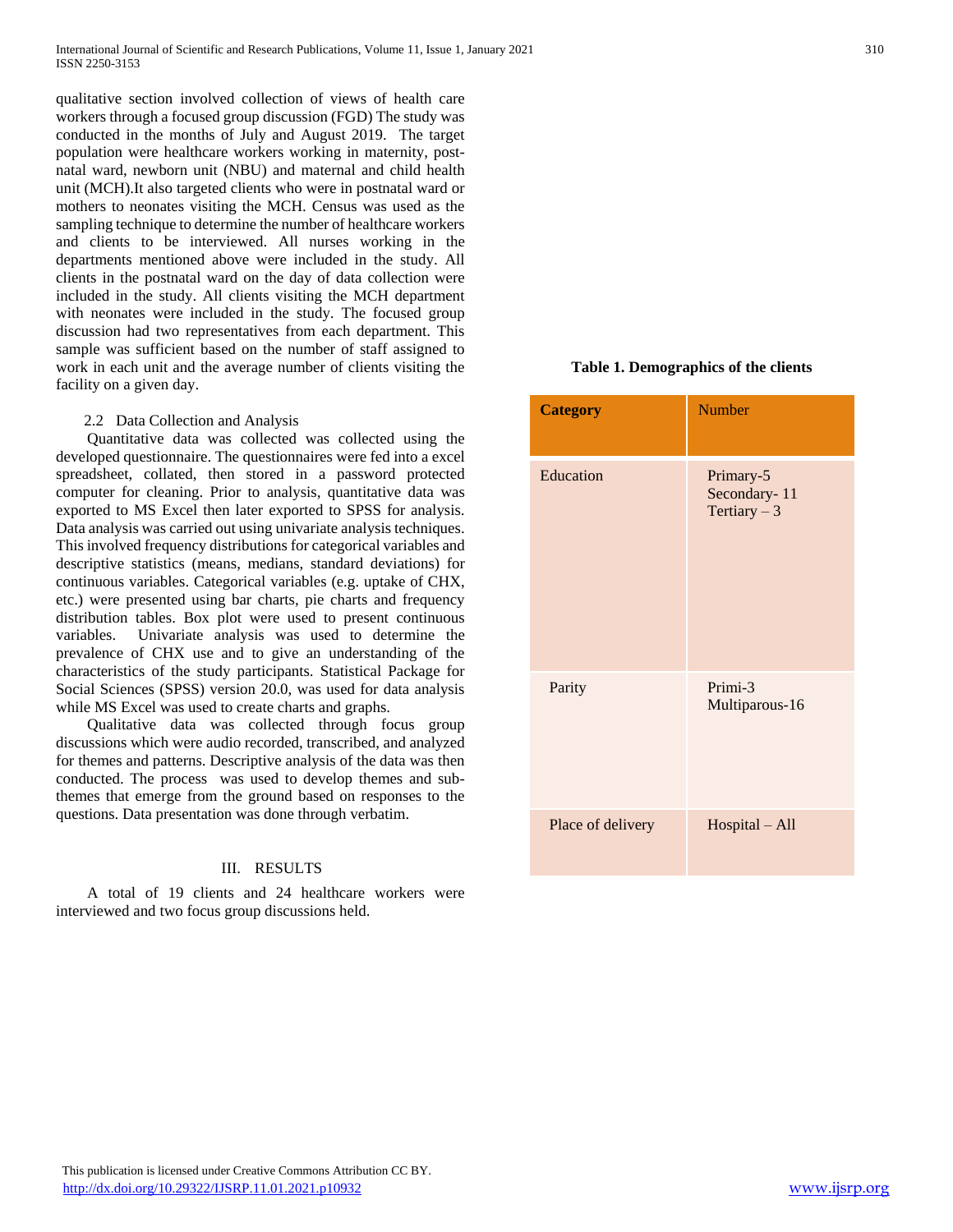| <b>Cadre</b>            | No. | <b>Department</b> | No.            |
|-------------------------|-----|-------------------|----------------|
| <b>Medical officers</b> | 5   | Maternity ward    | 10             |
| Clinical officers       | 5   | Post-natal ward   | $\overline{4}$ |
| <b>Nurses</b><br>14     |     | <b>MCH</b>        | 6              |
|                         |     | New born unit     | $\overline{4}$ |

# **Table 2: Distribution of the Health Care Workers**

Education on how to use chlorhexidine (CHX) was given to 16/19 (84%) of the clients interviewed.

Duration of application varied among clients; 4 days, 5/19(26%), 7 days, 12/19 (64%) and until the stump falls off, 2/19 (10%).



**Figure 1**: **Client perceptions on the effectiveness of CHX and Methylated spirit**

 Twenty of the 24 HCWs (83%) interviewed advised the patients on cleaning the cord prior to application of CHX, frequency of application varied from OD 15/24 ( 62%), BD 3/24 (13%) and TID 6/24( 25%).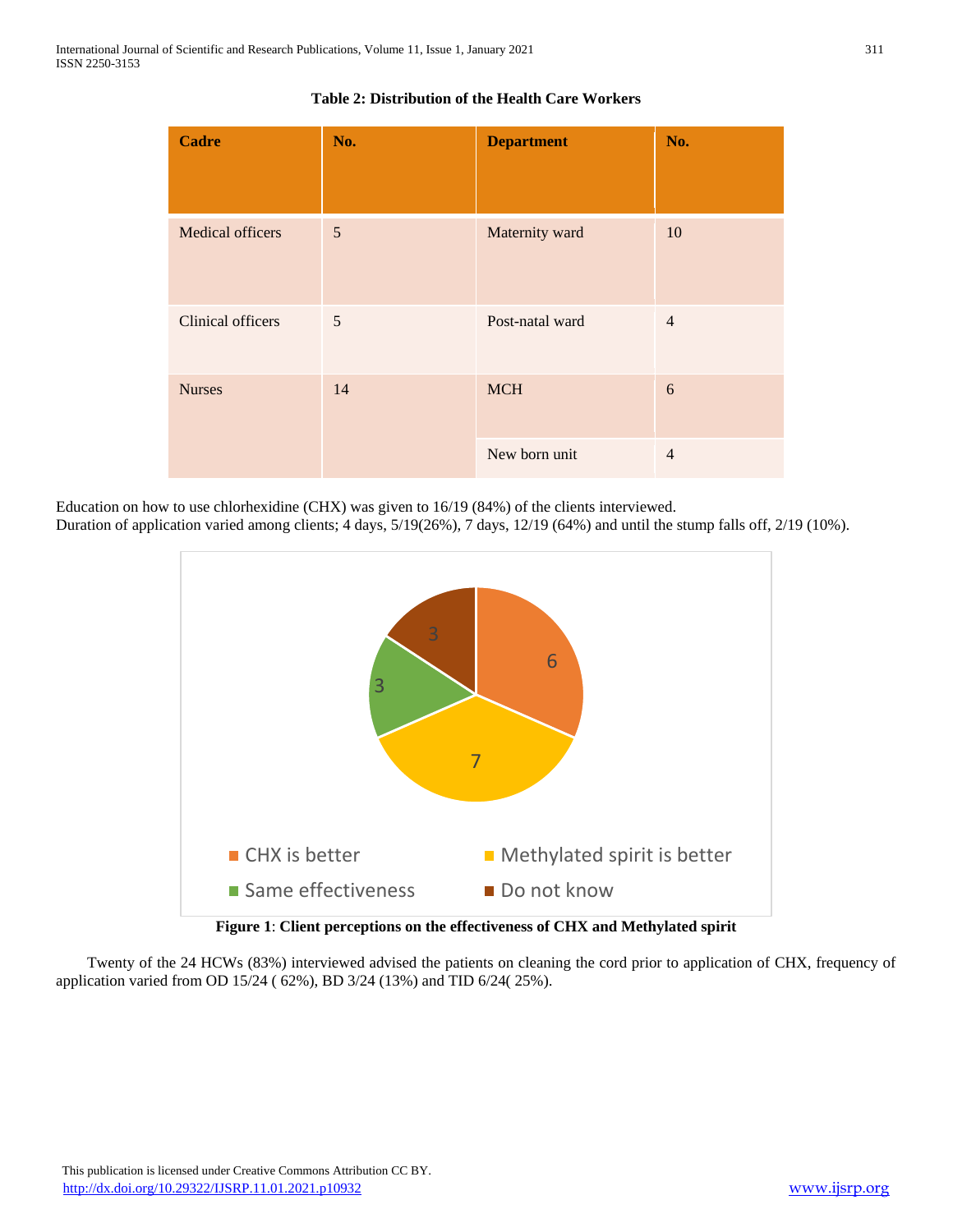

**Figure 2**: **Duration mother advised to use CHX gel**



# **Figure 3**: **Health care workers' perception on the effectiveness of CHX and Methylated spirit**

 Two FGDs were held for HCW; lack of training and clear instructions on how to use the gel were the major contributors to ineffectiveness of CHX. Most of the participants in the FGD felt that methylated spirit was more effective than CHX. Gel was not applied immediately after birth in maternity as recommended. There was no clear direction on whether the cord was to be cleaned before application. Those who opted to clean either used saline water or just warm water. There was erratic supply of the gel ,leading to reverting to use of methylated spirit.

 *I do not like using the chlorhexidine gel as it forms a dry coat on the cord that is not easy to clean. I tell mothers to clean using methylated spirit, which we provide in the ward. Sometimes the CHX gel is not available.*

 *We were using the CHX gel for some time until it ran out of stock and we reverted to use of methylated spirit. The stumps were falling off when some patients were still in the ward. It was like magic!*

 *The supply is so erratic and sometimes they supply the gel and sometimes the drops. The drops were better since they do not form a coat around the stump. The product is out of stock most of the time and its not stocked in local chemists where the mother can purchase. We keep going back to use methylated spirit.*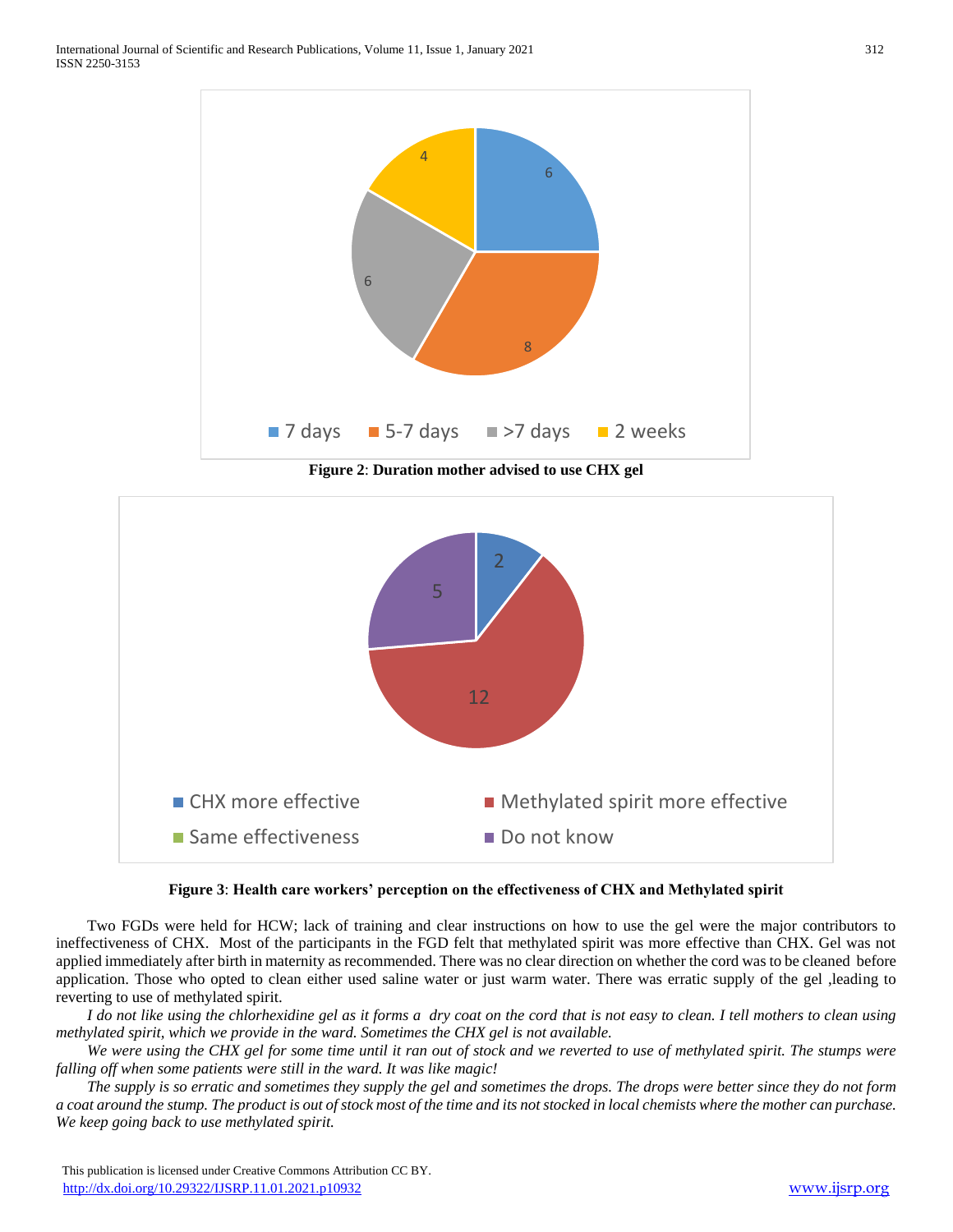| <b>Training on use of CHX</b>                             | No training<br>Guidelines were provided but most HCWs have not seen them                                                                             |
|-----------------------------------------------------------|------------------------------------------------------------------------------------------------------------------------------------------------------|
| <b>Use of CHX</b>                                         | No standard way of using CHX.                                                                                                                        |
| Instructions given to the mothers on use of<br><b>CHX</b> | To clean the stump using cotton wool soaked in saline water<br>Apply CHX once daily for seven days                                                   |
| Instructions in the guideline and product<br>insert       | Conflicting instructions guideline: - apply from top to stump<br>Insert: apply from stump going up                                                   |
| <b>Effectiveness of CHX</b>                               | Initially not effective as the layer of CHX was applied on top of the existing<br>coat. Cleaning was not done as this step was not in the guidelines |
| <b>Availability and cost of CHX</b>                       | Not readily available at the hospital<br>Frequent stock outs. Retail cost is prohibitive.                                                            |

# **Table 3: Themes arising from the Focused Group discussions**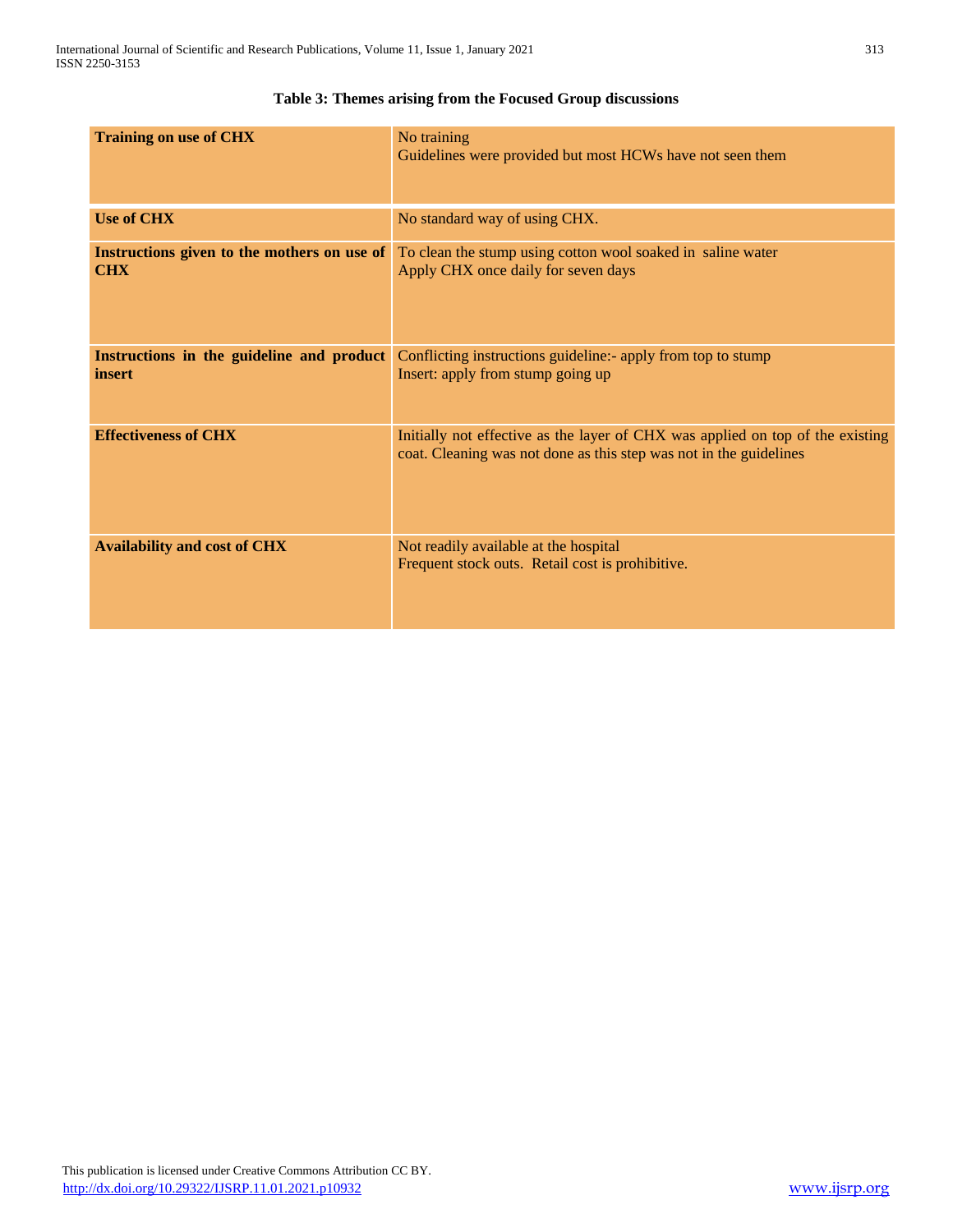#### IV. DISCUSSION

 The study identified major gaps in the utilization of CHX for cord care at Kangundo level 4 that could be contributing to the perceived ineffectiveness of the product. From the quantitative survey, it emerged that the duration of use of CHX varied widely among the HCWs interviewed. . The clients also reported different durations and frequencies of applying CHX. There was no clear guidance on whether to clean the cord prior to application of CHX. From the FGDs, the participants reported lack of training and clear SOPs on the use of CHX. There were some instructions in the guidelines that conflicted with those on the product insert and caused confusion among HCWs. The supply of CHX was erratic leading to reverting to unrecommended cord care practices.

 There are still mixed cord care practices in Kenya according to a study carried out in 2016 . Methylated spirit, normal saline are among the most common products used for cord care(19). The same problem still exists today in our facility with most of the healthcare workers still not sure which product to use despite the guidelines being clear. The time to drop off of the cord and complete healing is reported to have increased since onset of use of CHX. There have also been unverified reports of an increase in the number of septic cords in the child welfare clinic . This is in contradiction to the findings reported in a study done in 2016 that showed high acceptability of CHX owing to its fast action in cord drop off (19).

 In a study comparing use of various antiseptics and water for cord care in developed countries, found that use of water had a shorter cord-separation time than alcohol. There was therefore no advantage of using antiseptic in developed countries. However, the study recommends use of antiseptics in certain situations where there is a high risk of infections such as in pre-term babies, babies in intensive care units and in institutions in developing countries such as ours(21).

 Recommendations by a study that supported the scale up of CHX use have not been fully implemented; These include community sensitization through CHVs, staff training, providing CHX for free and ensuring constant supply of the medication(19). There is need to conduct the above in order to ensure that the use of CHX is as recommended by the guidelines.

 The scale-up of CHX use was met with reports of medication errors some of which led to adverse drug reactions. Most of the reported ADRs were associated with a particular formulation- the drops that were confused for eye-drops. The pharmacy and poisons board conducted investigations on the allegations (20) and later issued a circular to market authorization holders directing how packaging of the product should be done for marketing in the country(22).

 A study done in a referral hospital in India comparing the effect of CHX versus dry cord care showed a significant difference in time to separation with the CHX showing a separation time of 9 days versus 10 days with the dry cord care. There were no microorganisms isolated on culture in the CHX group compared to several micro-organisms *(Acinetobacter, Enterococcus,Klebsiella and Stapyllococcus))* that were isolated in the dry cord care group. The neonates treated with dry cord care were ten times more likely to get sepsis as compared to those treated with CHX(17). This contradicts the findings in this study where most of the HCWs and clients perceive CHX to be less effective .

 This publication is licensed under Creative Commons Attribution CC BY. <http://dx.doi.org/10.29322/IJSRP.11.01.2021.p10932> [www.ijsrp.org](http://ijsrp.org/)

 A study conducted in Ibadan, Nigeria to compare the incidence of umbilical cord infections among neonates receiving CHX gel and methylated spirit found no significant difference(23). However, this study found a higher noncompliance incidence in the group receiving CHX. Mothers had to use other products to clean the cord due to the dry flakes left by the gel. This is similar to the findings of this study where both HCWs and clients complained of not knowing what to do with the accumulated CHX gel on the cord.

 In conclusion, studies done in many countries have not shown therapeutic superiority of CHX over other products or dry cord care. However, it is recommended that CHX be used in situations where infections of the cord are likely to happen if dry cord care is practiced. The world health organization recommends that CHX be used in low and middle income countries for cord care and this was added to its essential medicines list in 2014The product recommended for use in Kenya is CHX. However, there needs for clear standard operating procedures on the use of chlorhexidine gel for cord care in order to achieve its maximum therapeutic benefits. There was poor understanding on the use of CHX among both clients and HCWs at Kangundo level 4 hospital. There is need for training and development of a standard operating procedure on use of CHX.

#### **Ethical consideration**

 Ethical approval was sought from the Mount Kenya University ethics review committee (ERC) before commencement of the study (approval number 851). Informed consent was sought from health care workers and clients before data collection commenced. This was done through reading and signing the informed consent form. All data was captured anonymously and no data bore direct personal identifiers.

#### **Competing interests**

Authors declare no competing interests

#### **Authors contributions**

 Clarice Ambale participated in proposal development, data collection and analysis, manuscript writing

 Brian Ngatia participated in proposal development and data collection

 Jonathan Nthusi participated in proposal development and data analysis

Jacinta Mukonzo participated in manuscript writing

#### **Funding**

 Funding was received from the county government of Machakos

#### Acknowledgement

 County government of Machakos and Kangundo level 4 hospital staff and clients who participated in the study.

#### **REFERENCES**

[1] 1. Fahmy M, Fahmy M. Anatomy of the Umbilical Cord. In: Umbilicus and Umbilical Cord. Springer International Publishing; 2018. p. 47–56.